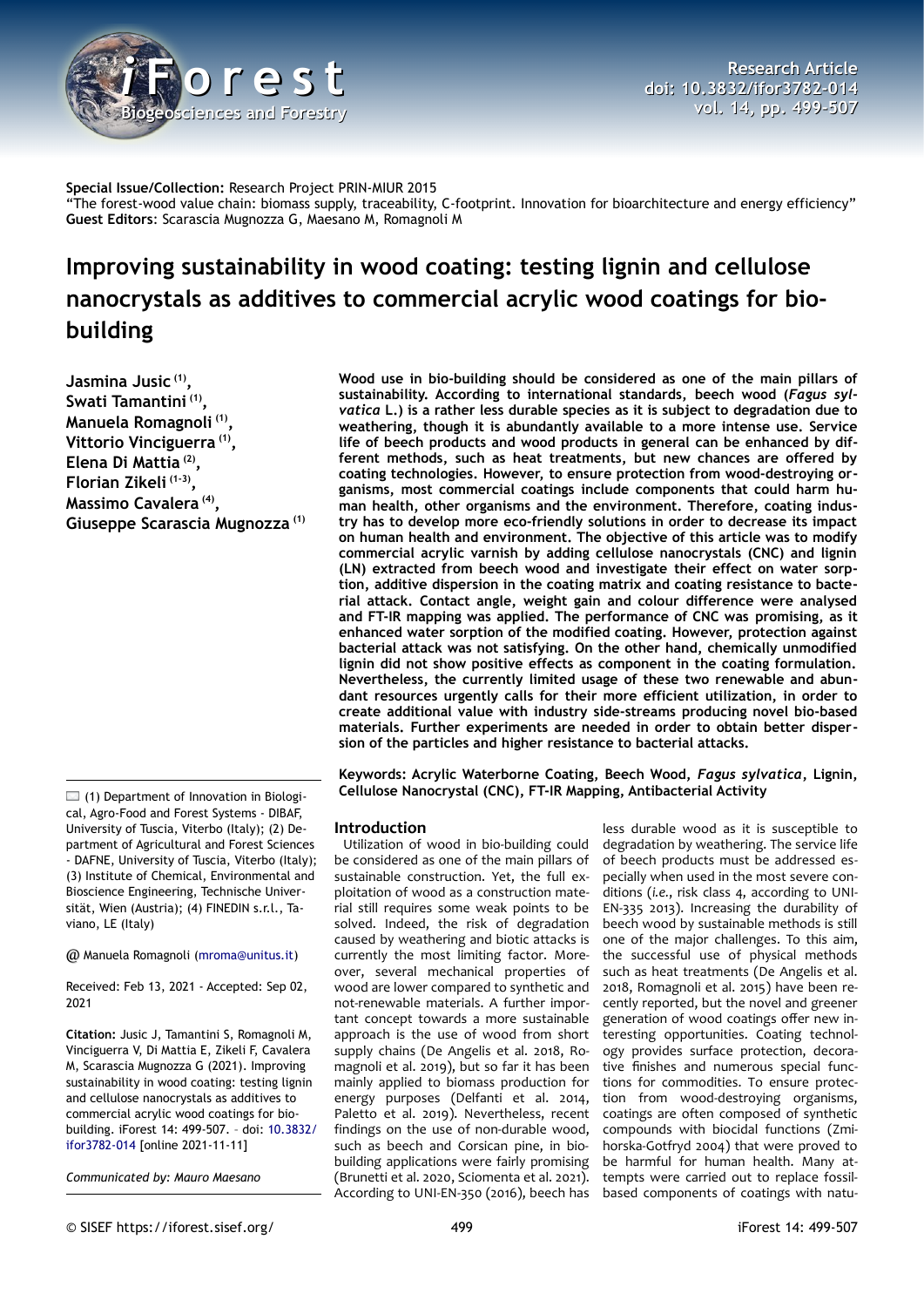ral compounds (Teaca et al. 2019), but still much work is required for their industrial use in high-technology applications. Currently, a reasonable compromise is the addiction of natural compounds to commercial coatings which can maintain or even increase their performances. Among the biobased additives which could be successfully used in wood industry, lignin and cellulose-based compounds are the most sustainable in terms of circular economy (Marini et al. 2020, Zikeli et al. 2018, 2019). Several studies demonstrated that lignin, due to its antioxidant properties, increases the natural decay resistance of wood and the performance of coating in outdoor conditions. To this purpose, promising results were obtained using Kraft lignin (Chirkova et al. 2009, Teaca et al. 2019), Organosolv (Dos Santos et al. 2012) and Acidolysis lignin (Teaca et al. 2019). The performance of lignin as coating component largely depends on its source, the method of extraction, and its application to the woody substrate. So far, all the tests have been carried out in the laboratory, showing promising performances (Huang & Feng 2016, Zikeli et al. 2018, 2019). Indeed, several properties of lignin, such as low toxicity, biodegradability, low cost and high availability (Ago et al. 2017), make it a very promising candidate as an additive to synthetic or inorganic materials for wood coatings. Other promising compounds for coating industry are cellulose nanocrystals (CNC). Vardanyan et al. (2014) reported that the addition of CNC to wood coatings did not lower their colour stability and increased weathering performance of the varnished wood surface. Furthermore, multifunctional coatings have been recently developed for wood-based composites or CNC-coating of glass fibres for fibre-reinforced composites (Goswami et al. 2019). CNC also represent a promising component for the development of innovative reinforced wood adhesives, due to their high strength and low weight (Marini et al. 2020). Among the commercial coatings, waterborne synthetic acrylic varnishes are one of the most used for both indoor and

outdoor applications. They show high transparency and good UV-resistance, but they do not penetrate wood as deep as oils do. Their main advantage is their resistance to yellowing, but photostability needs to be increased to improve their suitability, *e.g.*, for window frames (Van Den Bulcke et al. 2006, Rao et al. 2019, Akbarnezhad et al. 2020).

The main objective of this study is to investigate the effect of CNC and beech lignin added to commercial acrylic varnish on colour change, wettability and resistance to bacterial attack. Antibacterial activity was investigated considering a product end use as kitchen tops in contact with food or children's toys, where contact with the mouth cannot be excluded. The selected support was beech wood (*Fagus sylvatica* L.) which is the most promising species for innovative bio-building applications and the most sustainable thanks to its short supply chain, being widely spread all across Europe.

# **Materials and methods**

## *Material*

Flat-grained beech wood samples 10 × 10 × 3 mm (L×T×R) were taken in tangential direction from one board cut, which was dried in an industrial dry kiln. Wood samples were conditioned in the lab at about 65% relative humidity (RH) and 21 °C for one year. Just before coating, the wood samples were sanded with 120 grit sandpaper and wiped clean before measuring the contact angle of the coating.

A commercial water-borne acrylic coating provided by the company Finedin S.r.l. (Taviano, LE, Italy) was applied onto samples. This transparent coating is based on poly (methyl acrylate/methyl methacrylate/butyl acrylate), copolymer dispersion; its solid content is 34%, viscosity is 40-50" F/4, and gloss at 60° is 75-85, while the pH was 8.5. The main function is the protection of wood against impacts and scratches in indoor and outdoor conditions. In the commercial formulation some additives (antimold compounds) were present.

<span id="page-1-0"></span>**Tab. 1** - Formulation of acrylic- and water-based coatings and corresponding abbreviation in the text. (Av): Acrylic varnish; (CNC): Cellulose nanocrystals (LN): lignin (W): Water.

| Code    | <b>Formulation</b>                                                      |
|---------|-------------------------------------------------------------------------|
| A٧      | Commercial water-based acrylic coating                                  |
| Av-2CNC | Commercial water-based coating plus cellulose nanocrystals (2%)         |
| Av-2LN  | Commercial water-based acrylic coating plus lignin powder (2%)          |
| Av-5CNC | Commercial water-based acrylic coating plus cellulose nanocrystals (5%) |
| Av-5LN  | Commercial water-based acrylic coating plus lignin powder (5%)          |
| W-2CNC  | Distilled water plus cellulose nanocrystals (5%)                        |
| W-2LN   | Distilled water plus lignin powder (2%)                                 |
| W-5CNC  | Distilled water plus cellulose nanocrystals (5%)                        |
| W-5LN   | Distilled water plus lignin powder (5%)                                 |

Commercial acrylic coating was modified with CNC (chemically: cellulose hydrogen sulphate sodium salt) that were purchased from CelluForce Inc. (Montreal, QC, Canada). The spray-dried CNC powder has bulk density of 0.7 g m<sup>3</sup>, moisture content of 4-6% and particle size spanning from 1 to 50 μm. CNC crystallites (particle diameter: 2.3- 4.5 nm, particle length: 44-108 nm) have a hydrodynamic diameter of 70 nm (Marini et al. 2020).

Acrylic coating was also mixed with lignin, which was kindly provided by Fraunhofer Center for Chemical-Biotechnological Processes CBP (Leuna, Germany). The lignin was extracted from residues of beech wood using an Organosolv process with ethanol-water as solvent (Schulze et al. 2019).

#### *Methods*

The different formulations of Acrylic coating (Av) mixed together with CNC and lignin are summarized in [Tab. 1.](#page-1-0) Lignin and CNC were added also to pure water as additional control samples. The experimental plan is summarized in Fig. S1 (Supplemen-.<br>tary material).

Samples were dip-coated for 5 minutes with each formulation and then left to open drying at room temperature for one week.

#### **Colour measurement**

Digital images of the samples were taken using an HP Scanjet 4800 scanner, in order to analyze their CIELAB colour space and coordinates using the open-source graphics software GNU Image Manipulation Program (GIMP v. 2.10.12). According to UNI-EN-ISO/CIE-11664 (2019), three different spots per sample were selected and twelve samples per coating formulation were analyzed. The coordinates *a*\*, *b*\* and the lightness *L*\* were measured on the tangential plane. The total colour difference (*ΔE*\*) represents the difference in colour between virgin wood and the samples coated with commercial acrylic varnish and with the modified formulations, respectively. *ΔE*\* was calculated according to the following formula (eqn. 1):

$$
\Delta E^* = \sqrt{\left(L_2^* - L_1^*\right)^2 + \left(a_2^* - a_1^*\right)^2 + \left(b_2^* - b_1^*\right)^2} \qquad (1)
$$

## **Weight and thickness**

Weight of the samples was measured using an electronic analytical scale (model JA503, Jing xin, China). Samples were weighted before coating and after the drying period of one week (168 h). For determination of coating thickness, the coating layer was measured using a stereomicroscope (model MZ 16A, Leica Microsystems AG, Wetzlar, Germany) at micron level. Twelve samples per formulation were weighted. A representative sample was cut in half and then the thickness of the coating layer was measured on three spots per sample.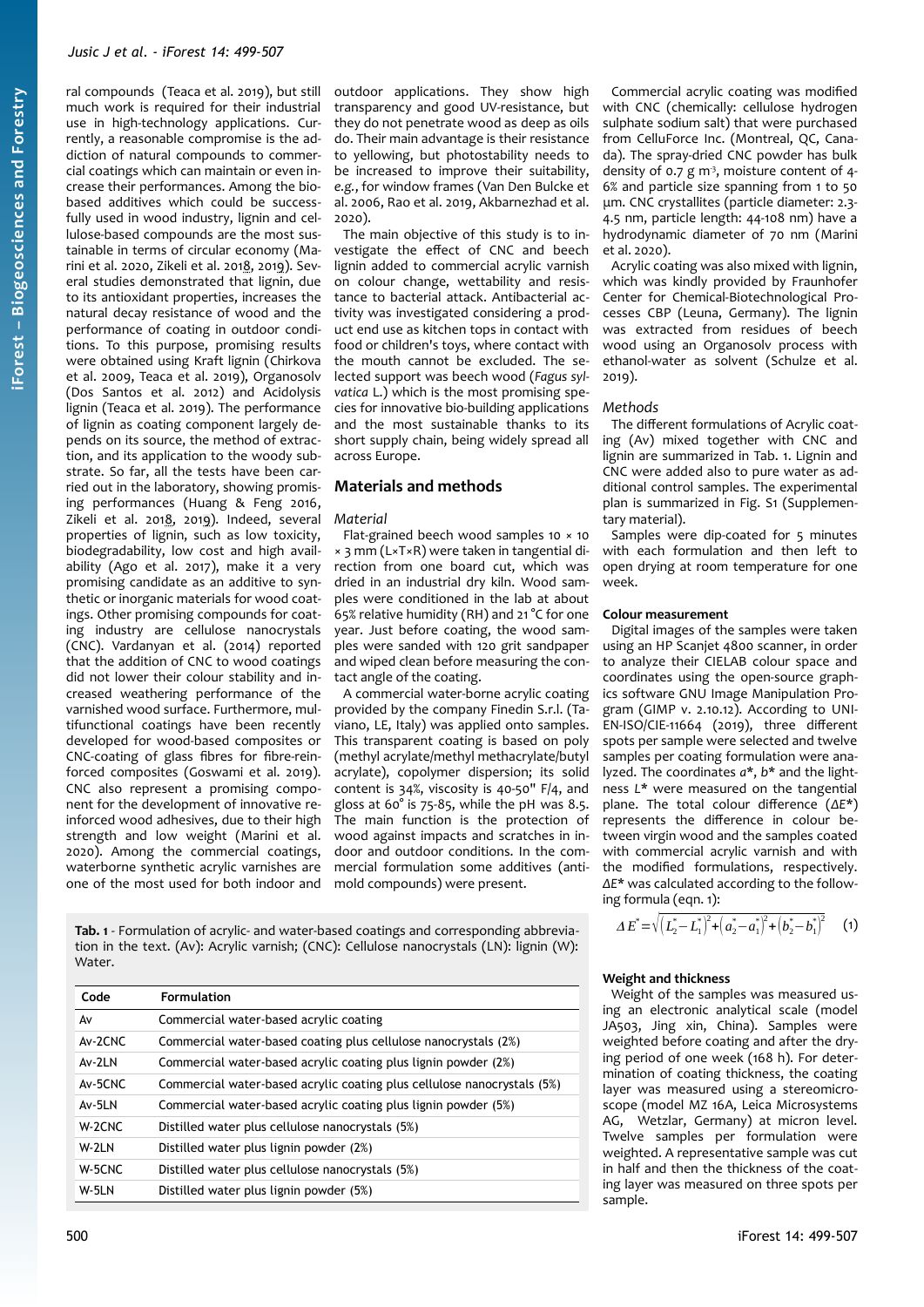

<span id="page-2-1"></span>**Fig. 1** - Samples treated with different formulations based on acrylic coating (Av) mixed with CNC and LN, as well as control samples treated with water mixed with CNC and LN, respectively. For sample labels, see [Tab. 1](#page-1-0).

#### **Surface wettability test**

Wetting analysis was executed at room temperature. A small droplet (4 μl) of distilled water was taken with a micropipette and dropped on the wood surface (tangential plane). The images were taken immediately after the drop was released and further until complete spreading using a camera (Coolpix® P7700, Nikon, Tokyo, Japan). Time intervals varied among groups. Contact angle was measured on every picture taken on two sides of the drop using GIMP software. Final contact angle was calculated as an average of both sides of the droplets to compensate for sample surface variations. The time needed until complete surface wetting was recorded. One control and one representative sample per coating formulation were chosen for contact angle measurement.

## **Antibacterial activity test**

The antibacterial test was made using the bacteria-inhibiting ring method (agar plate diffusion test, as described in Gao et al. 2016). *Pseudomonas aeruginosa* (gram-negative) was used to evaluate the antimicrobial activity. *P. aeruginosa* is an opportunistic bacterial pathogen with ecological relevance in bioremediation. This species is ubiquitous in nosocomial environment and widely diffused in water and soil. It exhibits also relevant phenotypic traits in biocontrol and in sessile growth (*i.e.*, biofilm formation on material – Sousa et al. 2013). We used an environmental isolate, *P. aeruginosa* strain AP02-1, that is able to degrade crude oil and byproducts was used (Perfumo et al. 2006).

Two parallel tests were performed. In the first test, a 20 μl drop of each coating formulation was spotted on cetrimide agar plates, which were previously inoculated with bacterial suspension ( $\sim$  1.5  $\times$  10<sup>5</sup> CFU ml<sup>-1</sup> diluted in salt solution from ON liquid culture). In the second part of the experiment, one representative wood sample for each formulation was placed on an agar plate with the same amount of bacterial suspension. In this case, the selected groups were the highest percentages of CNC and lignin with both Av and W as matrix. The chosen formulations were compared with virgin wood as control sample.

Cetrimide agar (CET 45.5 g  $I^1$  – Merck, USA) plus 10 ml  $l<sup>1</sup>$  of glycerol is the selective growth media for *P. aeruginosa* that was used to avoid the growth of microbial cells accidentally introduced with the coating or the wood samples that were not subjected to prior sterilization. After inoculation, the CET plates were incubated at 37  $^{\circ}C$ 

#### **FTIR spectroscopy and mapping analysis**

Samples of the coating formulations and coated wood samples were analyzed with a FTIR-4100® Fourier Transform Infrared spectrometer (Jasco Corp., MD, USA) in the range of 2000-1000 cm<sup>-1</sup>. One representative sample from each group was analyzed in absorbance mode within a surface of 50×50 μm, using a Jasco IRT-7000® Irtron Infrared microscope. The number of scans was 500.

#### *Statistical analysis*

Statistical analyses were carried out with Minitab® Statistical software v. 18.1 (Minitab Inc., State College, PA, USA) to determine the effect of lignin and cellulose addition to the acrylic coating. The differences between the various coating modifications were subjected to principal component analysis (PCA), considering the colour and weight change between virgin wood and treated wood. For the colour variation 3 spots  $\times$  12 samples  $\times$  9 formulations were analyzed for a total of 324 replicates. Weight data included 1 measurement for each sample × 12 samples × 9 formulations, totalling 108 replicates.

#### **Results**

#### *Colour measurement*

In [Fig. 1](#page-2-1) the wood samples treated with the different coating formulations are shown.

In [Tab. 2](#page-2-0) the mean values of the determined CIELAB colour coordinates with the corresponding *ΔE*\* values for the samples before and after dip-coating are reported.

From [Tab. 2](#page-2-0) and [Fig. 2](#page-3-0), it is evident that beech wood coated with Av showed an increase in the two parameters *a*\* and *b*\*, displaying a colour drift towards red-orange, while brightness decreased towards slightly darker tones (*L*\* shifted from 86 to 79). CNC did not significantly affect brightness, though a certain decrease in *L*\* was observed at both concentrations (*L*\* before treatment was 82.4 and after dip-coating was 78.4 for Av-2CNC and for Av-5CNC

<span id="page-2-0"></span>**Tab. 2** - CIELAB coordinates mean values (± standard deviation) of virgin wood and treated wood before and after dip coating, respectively, and corresponding *ΔE*\* values.

| <b>Treatment</b> | Before dip-coating |               |                | After dip-coating |               |                |                   |
|------------------|--------------------|---------------|----------------|-------------------|---------------|----------------|-------------------|
|                  | L*                 | $a^*$         | $h^*$          | L*                | $a^*$         | $h^*$          | $\Delta E^*$      |
| Av               | $86.1 \pm 2.6$     | $2.5 \pm 0.6$ | $14.3 \pm 1.2$ | $79.0 \pm 4.4$    | $6.0 \pm 0.8$ | $20.4 \pm 0.9$ | $10.30 \pm 3.48$  |
| Av-2CNC          | $82.4 \pm 5.4$     | $2.7 \pm 0.8$ | $12.0 \pm 1.4$ | $78.4 \pm 5.7$    | $5.3 \pm 1.0$ | $18.3 \pm 0.8$ | $8.76 \pm 2.91$   |
| Av-2LN           | $83.9 \pm 6.7$     | $2.4 \pm 0.9$ | $12.3 \pm 1.0$ | $48.6 \pm 14.0$   | $6.8 \pm 1.8$ | $18.0 \pm 5.1$ | $37.06 \pm 15.24$ |
| Av-5CNC          | $84.1 \pm 6.2$     | $2.5 \pm 0.9$ | $12.5 \pm 1.3$ | $80.5 \pm 7.5$    | $5.3 \pm 1.2$ | $18.3 \pm 0.9$ | $7.93 \pm 2.53$   |
| Av-5LN           | $86.0 \pm 2.8$     | $2.0 \pm 0.5$ | $13.1 \pm 1.1$ | $27.1 \pm 11.0$   | $5.3 \pm 2.5$ | $9.8 \pm 5.0$  | $59.37 \pm 11.38$ |
| W-2CNC           | $85.7 \pm 6.3$     | $2.3 \pm 0.9$ | $12.9 \pm 1.6$ | $86.5 \pm 4.6$    | $2.6 \pm 0.8$ | $14.0 \pm 1.2$ | $3.64 \pm 3.62$   |
| W-2LN            | $84.5 + 4.4$       | $2.2 \pm 0.7$ | $11.7 \pm 0.9$ | $78.5 \pm 7.5$    | $6.0 \pm 1.4$ | $18.3 \pm 1.1$ | $11.05 \pm 5.69$  |
| W-5CNC           | $84.5 \pm 5.0$     | $2.2 \pm 0.8$ | $13.1 \pm 0.9$ | $85.9 \pm 4.6$    | $2.1 \pm 0.9$ | $13.8 \pm 0.9$ | $3.04 \pm 1.87$   |
| W-5LN            | $87.4 \pm 3.7$     | $2.1 \pm 0.7$ | $13.3 \pm 1.0$ | $69.4 \pm 7.8$    | $8.1 \pm 1.3$ | $20.3 \pm 1.1$ | $20.71 \pm 6.54$  |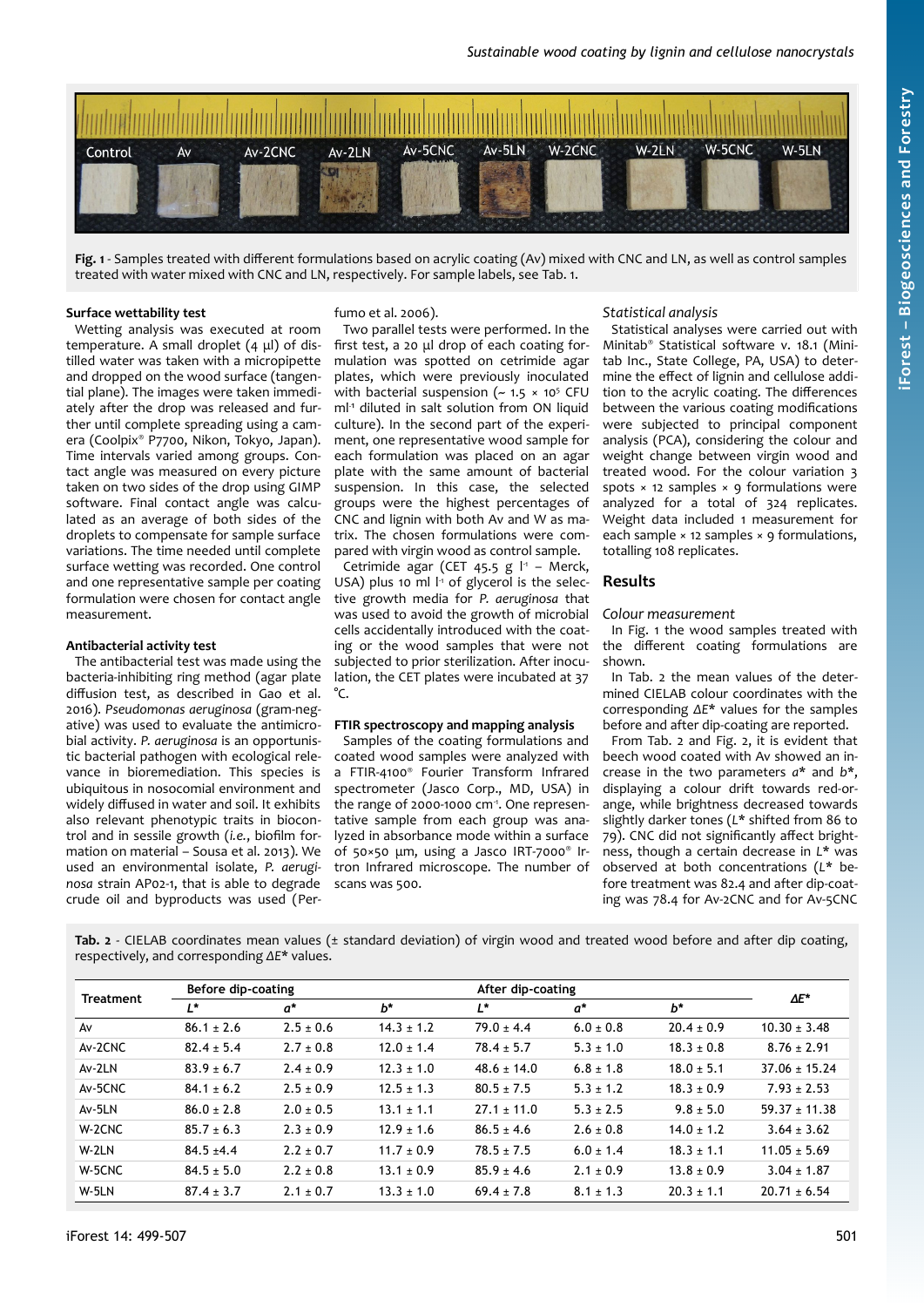<span id="page-3-0"></span>**Fig. 2** - Graphs of colour change of beech wood samples after coating treatment. (a) Biplot of CIELAB coordinates *a*\* and *b*\* for Av to Av-2CNC and Av-5CNC; (b) biplot of coordinates *a*\* and *b*\* for Av to Av-2LN and Av-5LN; (c) PCA results for *ΔE*\*; (d) PCA results for weight changes.



was 84.1 and then became 80.5). In contrast, when water was used as matrix, *L*\* increased in both concentrations (*L*\* shifted from 85.7 to 86.5 in W-2CNC and from 84.5 to 85.9 in W-5CNC). CNC addition in AV (treatments Av-2CNC and Av-5CNC) was

characterized by higher values of *a*\* and *b*\* (red orange tones) compared to the similar formulation in W (W-2CNC and W-5CNC, respectively).

Lignin affected colour change after dipcoating much more compared to the CNC

<span id="page-3-1"></span>**Tab. 3** - Mean values (± standard deviation) of weight before and after dip-coating in coatings and coating thickness after fully drying.

| <b>Treatment</b> | Before dip-<br>coating (g) | After dip-<br>coating (g) | Weight gain<br>(%) | <b>Thickness</b><br>$(\mu m)$ |
|------------------|----------------------------|---------------------------|--------------------|-------------------------------|
| A٧               | $0.244 + 0.028$            | $0.316 \pm 0.026$         | 23                 | $7.11 + 0.05$                 |
| Av-2CNC          | $0.249 \pm 0.027$          | $0.279 \pm 0.028$         | 11                 | $6.70 \pm 0.03$               |
| $Av-2I N$        | $0.256 + 0.014$            | $0.285 + 0.014$           | 10                 | $4.98 + 0.05$                 |
| Av-5CNC          | $0.254 + 0.016$            | $0.291 + 0.019$           | 13                 | $5.14 + 0.04$                 |
| Av-5LN           | $0.263 \pm 0.011$          | $0.289 \pm 0.013$         | 9                  | $6.96 \pm 0.02$               |
| W-2CNC           | $0.238 + 0.026$            | $0.275 + 0.028$           | 14                 | $3.84 \pm 0.01$               |
| W-2LN            | $0.239 \pm 0.025$          | $0.252 \pm 0.027$         | 14                 |                               |
| W-5CNC           | $0.238 \pm 0.028$          | $0.252 \pm 0.028$         | 6                  | $2.72 \pm 0.02$               |
| W-5LN            | $0.246 \pm 0.021$          | $0.251 \pm 0.021$         | $\overline{2}$     |                               |

<span id="page-3-2"></span>**Tab. 4** - Contact angle of coated wood after water drop was released and wetting time needed for complete absorption. Solid content is also reported.

| <b>Treatment</b> | Contact angle (deg) | <b>Wetting time</b> | Solid content (%) |
|------------------|---------------------|---------------------|-------------------|
| Control          | 0                   | 5'30''              | ٠                 |
| <b>CNC</b>       | ٠                   | ۰                   | 92.6              |
| LN               | $\blacksquare$      | ٠                   | 95.6              |
| Av               | 44.3                | 45'                 | 34                |
| Av-2CNC          | 56.33               | 25'                 | 35.17             |
| Av-2LN           | 39.55               | 30'                 | 35.23             |
| Av-5CNC          | 54.16               | 45'                 | 36.93             |
| Av-5LN           | 49.9                | 45'                 | 37.08             |
| W-2CNC           | 28.5                | 2'30''              | 1.85              |
| W-2LN            | 53.5                | 1'30''              | 1.91              |
| W-5CNC           | 37.15               | 9'                  | 4.63              |
| W-5LN            | 52.45               | 3'                  | 4.78              |

samples, as indicated by the highest *ΔE*\* values, with an increase of *ΔE*\* when lignin concentration rises from 2% to 5%. The most evident changes were decreasing brightness and a strong drift towards blue (increasing *b*\*).

While colour changes were strong when using lignin and CNC as additives for acrylic varnish, the differences in colour before and after dip-coating are less evident when water is used as medium for the respective coating formulations.

It is important to remark that when adding lignin to the used acrylic coating, a colour change towards green was observed, which might be due to lignin structural modification during polymerization of the acrylic resin.

A PCA analysis was performed on 324 replicates for colour measurements [\(Fig.](#page-3-0) [2c](#page-3-0)). The PCA showed three different clusters, whose grouping depended mainly on the concentration but also on the type of additive (LN or CNC). In fact, formulations with lignin were mostly grouped together (AV-2LN, AV-5LN, W5LN). However, W-2LN clustered together with the other formulations with 2% concentration. The last group is formed by the highest percentage of CNC for both commercial acrylic coating and water formulations (AV-5CNC and W-5CNC). This means that colour change is influenced by both additive type and concentration.

## *Weight and thickness*

In [Tab. 3](#page-3-1) the weight of the samples before and after dip-coating is reported, as well as the final coating thickness measured using an optical microscope.

Samples dipped in Av showed an increase in weight of about 23%, whereas a lower weight gain was observed when CNC or lignin were added to the acrylic coating [\(Tab. 3](#page-3-1)). Further, no significant difference in weight gain between the two concentra-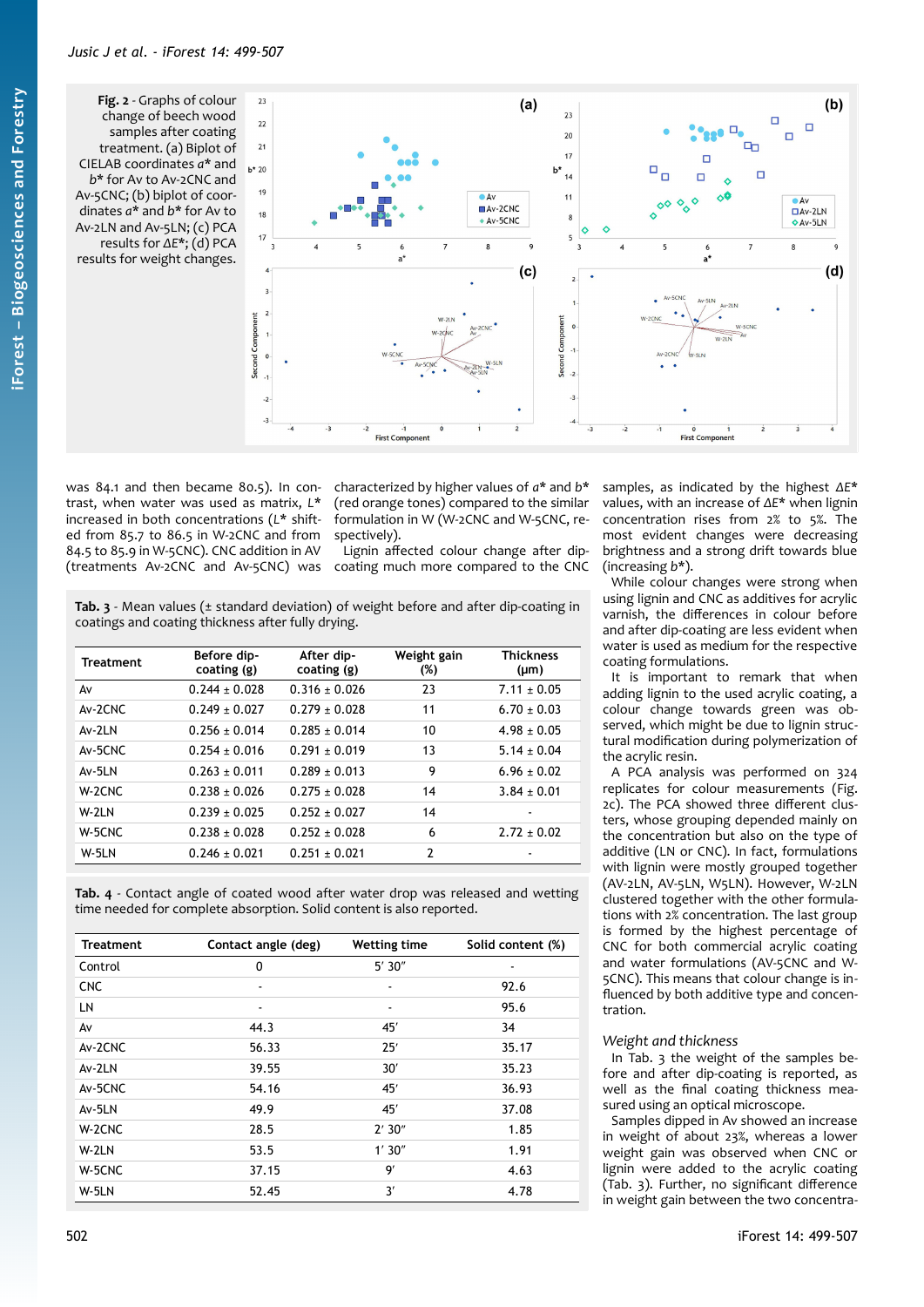# *Sustainable wood coating by lignin and cellulose nanocrystals*

<span id="page-4-1"></span>**Fig. 3** - Bacterial activity of the various coating formulations after 20h of incubation at 37 °C. (a) Samples Av, Av-2CNC and Av2-LN;  $\mathbf{c}$ W-2LN (b) samples Av-5CNC, Av- $\Delta$ **Av-5CNC** 5LN and W-2CNC; (c) samples W-2LN, W-5CNC and W-5LN. W-2CNC  $\bar{g}$  $W-5LN$ W-5CNC Av-2LN  $Av-5I N$ **Av-2CNC** b a  $\mathsf{C}$ 

tions of CNC and LN used was recorded. Surprisingly, CNC addition decreased the thickness of the final coating with increasing CNC concentration. This might be due to a chemical reaction between CNC and the acrylic resin; after water evaporation, there might be a curing between CNC particles due to hydrogen bonds. Higher hydrophobicity of lignin, limiting the homogenization with acrylic varnish and water, could explain the higher final thickness compared to the CNC-modified coatings.

A PCA analysis was performed also on weight variation [\(Fig. 2](#page-3-0)d). In this case, only Av, W-5CNC and W-2LN formed a cluster. This means that Av affected the weight variation as well as W-2LN and W-5CNC. In fact, since lignin has a high molecular weight, CNC-modified coating can be comparable to lignin only if CNC concentration is 5%.

The thickness of the coating was negligible, especially when using water as medium.

## *Surface wettability test*

[Tab. 4](#page-3-2) shows internal contact angle, wetting time and solid content of the different coating formulations tested.

Wetting tests showed that Av-5LN increased the contact angle making the surface more hydrophobic. Such effect is even stronger when only water was used as medium instead of Av (W-2LN, W-5LN). However, their respective wetting times are strongly reduced compared to the acrylic coatings.

Surprisingly, CNC at 2% led to an increase of the contact angle showing a more water-repellent behaviour. By adding 5% of CNC, a similar increase in contact angle was observed, but additionally wetting time was comparable to the acrylic coating (Av). Likely, CNC forms intensive hydrogen bonds with the waterborne acrylic coating, making the OH groups in wood less accessible for water. Indeed, increase of contact angle corresponds also to a small increase in solid content.

#### *Antibacterial activity test*

As mentioned above, two parallel tests

were conducted in order to monitor the antibacterial activities of the samples, one using only the coating formulations and the other using the coated wood samples. In [Fig. 3](#page-4-1) the first part of the test is shown, where the varnish solutions were placed on agar plates, previously inoculated with bacterial suspension, and the image was taken after 20 h of incubation at 37 °C. In the samples W-2LN, W-5LN and W-5CNC a blue-green colouring appeared after 12 h, which can be attributed to the production of phenazines (*i.e.*, pyocyanin and other "accessory respiratory pigments" – Dietrich et al. 2013).

As shown in [Fig. 3](#page-4-1), bacterial growth was observed soon after the coating samples were placed on agar plates. Bacterial colonies were well developed in every formulation, but a significant difference was noticed between the samples in the first two plates [\(Fig. 3](#page-4-1)a, [Fig. 3b](#page-4-1)) and the samples in the last plate [\(Fig. 3](#page-4-1)c). A more intense bacteria activity is indicated by the green-blue colour of the agar plate in [Fig. 3](#page-4-1)c, corresponding to the water-based formulations mixed with lignin and cellulose nanocrystals. However, also in the first two plates, containing the formulations Av, Av-2CNC, Av-2LN, Av-5CNC, Av-5LN and W-2CNC, bacterial colonies were numerous and large. Thus, it could be concluded that none of the coatings proved an antibacterial effect. The blue-green colour in [Fig. 3c](#page-4-1) derives from the bacterial redox state, because *P. aeruginosa* produces pigments as secondary metabolites (*i.e.*, pyocyanin, fluorescein, pyorubrin and pyomelanin) when reaching a stationary growth phase, often related to quorum sensing (QS) responses and modulation of pyocyanin as virulence factor (Sana et al. 2019). This response was more visible around the sample spots where the formulation contains lignin (sample 3 in [Fig. 3a](#page-4-1)).

<span id="page-4-0"></span>In the second part of the experiment, the coated wood specimens of the selected formulations were analyzed in comparison with virgin wood as control sample. The results showed that all of the treated samples were subjected to bacterial attack, although it seems that in the sample coated with pure Av an alteration in colony morphology occurred. The colony sizes near the control and distanced from Av were smaller (about 1 mm in diameter) in comparison to the size observed around the Av sample spots (diameter > 3 mm). Additionally, in the lignin-coated samples, even larger colonies with diameter > 4 mm were observed [\(Fig. 4](#page-4-0)).

#### *FTIR spectroscopy and FTIR mapping analysis*

In [Fig. 5](#page-5-0) the FTIR spectra of untreated wood (Virgin wood), pure acrylic resin (Av pure) as well as coated samples (Av on wood, Av-5CNC and Av-5LN) are shown. IR band assignments for beech wood were listed according to Bodîrlau et al. (2008) while acrylic IR band assignments were found in Rao et al. (2019) and Akbarnezhad et al. (2020). After wood coating, the IR bands which are exclusively attributed to



**Fig. 4** - Antibacterial activity test of treated beech wood samples after 24h.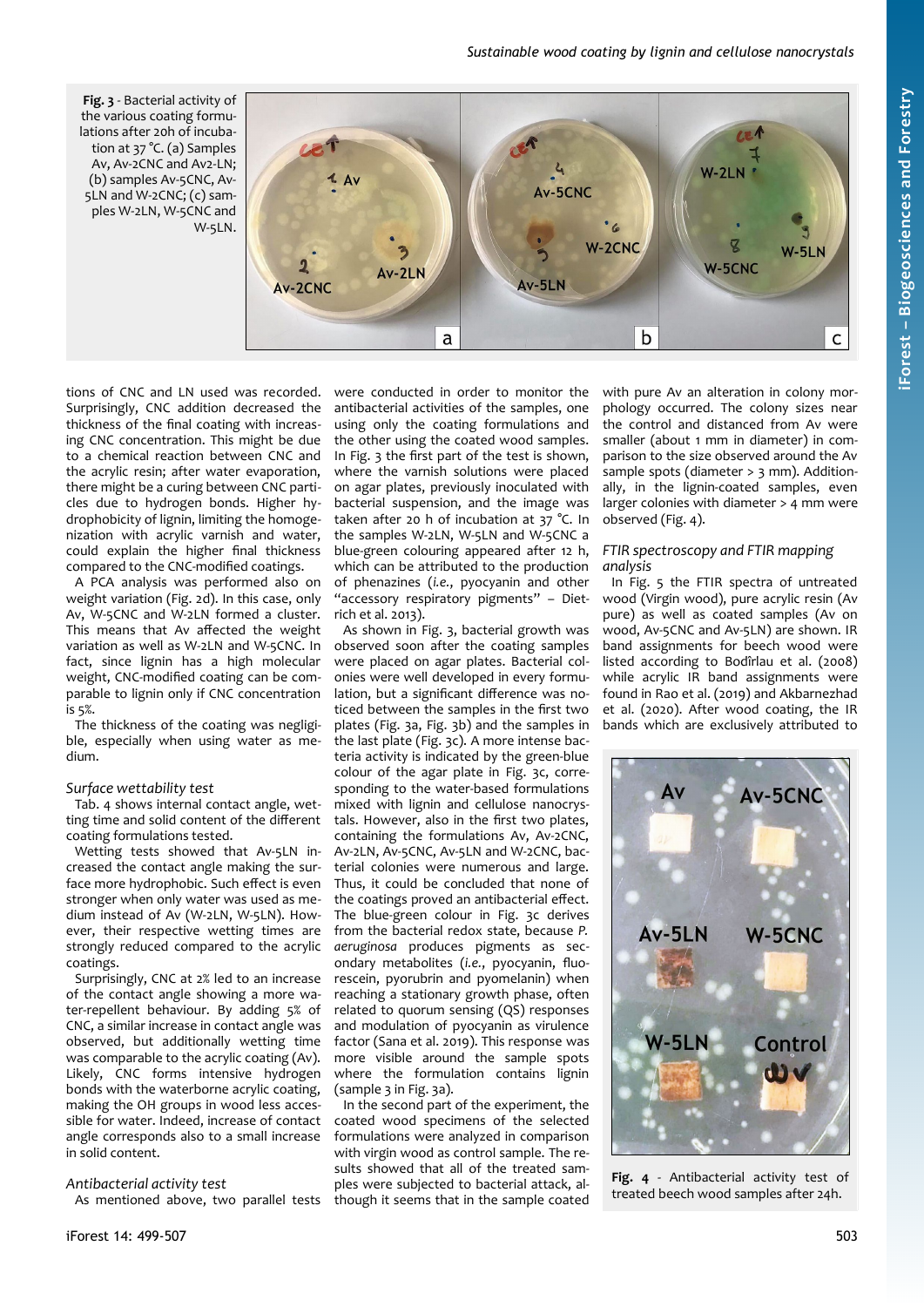

<span id="page-5-0"></span>**Fig. 5** - Comparison of FT-IR spectra of pure acrylic resin (Av), control sample (Virgin wood), and Av-coated wood (Av on wood); FT-IR spectra of CNC and LN mixed with Av (Av-5CNC, Av-5LN) and pure acrylic resin (Av pure) are displayed.

wood, disperse under the Av signal, the spectrum becomes flat and the most prominent peaks (1750, 1482, 1400, 1200 cm-1) are related to acrylic varnish. Conversely, the peak at 1284  $cm<sup>-1</sup>$  in the spectrum of Av on wood seems to be the sum of several peaks related to both wood and acrylic coating. In [Fig. 5](#page-5-0) the spectra of the coatings Av-5CNC and Av-5LN did not show relevant differences since the predominant signal is still from the acrylic matrix of the coating. In particular, in Av-5LN peaks at 1560 and 1035 cm-1, also present in Av pure, are still evident. The peak at 1560  $cm<sup>-1</sup>$  in Av-5LN can be assigned to C-N (Yan et al.  $2020$ ) and the one at 1035 cm<sup>-1</sup> can be attributed to the aromatic C-H in-plane deformations as well as C=O stretching of lignin (Zikeli et al. 2020). However, significantly more signal noise was registered for the lignin containing coating Av-5LN, which suggests heterogeneity of the prepared coating layer.

FTIR mapping was applied in order to investigate the homogeneity and distribution of the coatings and their CNC and lignin additives on the surface of the wood sam-ples. In [Fig. 6](#page-5-1) the IR band at 1750 cm<sup>-1</sup>, assigned to carbonyl groups in methacrylate and holocellulose in beech wood (Bodîrlau et al. 2008), was used as the base for the image. In [Fig. 6b](#page-5-1), related to the sample containing cellulose nanofibrils, there are clearly areas with lower absorbance, attributed to CNC presence where the carbonyl band is less abundant relative to Av.

# **Discussion**

Acrylic varnishes have interesting properties, as they are available in water-borne formulations and are therefore considered less toxic than solvent-borne products. In general, acrylic coatings show a quite interesting colour stability, but they are sensitive to mold fungi on the wood surface during weathering (Akbarnezhad et al.

2020) and for this reason increasing their resistance to biotic attack is a goal to be pursued. Water repellent coatings can contribute to its resistance, but in this case a sufficient water vapour permeability is necessary to allow moisture escaping from the wood surface after a wetting event (Gibbons et al. 2020).

The addition of nanocellulosic materials represents a viable approach to enhance the functionality and the end user value of coatings. Because of their morphology, nanocellulosic materials provide a large surface-to-volume ratio, which allows to interact intensively with the surrounding wood components, therefore enhancing the mechanical properties of wood (Kluge et al. 2017).

While inorganic nanoparticles have already been implemented in various coating solutions, the addition of bio-based nanofillers is still at an early development stage and mostly studied at the laboratory level.

In this study, CNC showed a satisfying performance regarding water sorption, as indicated by the higher contact angle recorded. The best results were obtained with the highest percentage of CNC, which is consistent with Kluge et al. (2017), who showed that water repellence of acrylic based formulations was not negatively affected by nanocellulose addition. Av resin polymerization in presence of CNC might have shielded the OH functional groups of CNC from water, while CNC could have served as a structural scaffold during polymerization, leading to a higher water repellence than observed for pure Av resin.

<span id="page-5-1"></span>Further encouraging results from CNC addition to Av were that weight gain and solid content after dip-coating did not significantly increase compared to the original Av varnish, but CNC at 2% conferred a certain degree of hygroscopicity. Increasing CNC percentage, it was observed an increased wetting time, even if the solid content was at almost the same measured at 2% in CNC concentration. This result introduces a different perspective on the role of solid content, which in coating technology has proved to directly correlate with hydrophobicity (Kluge et al. 2017), but in the specific application of CNC the network of

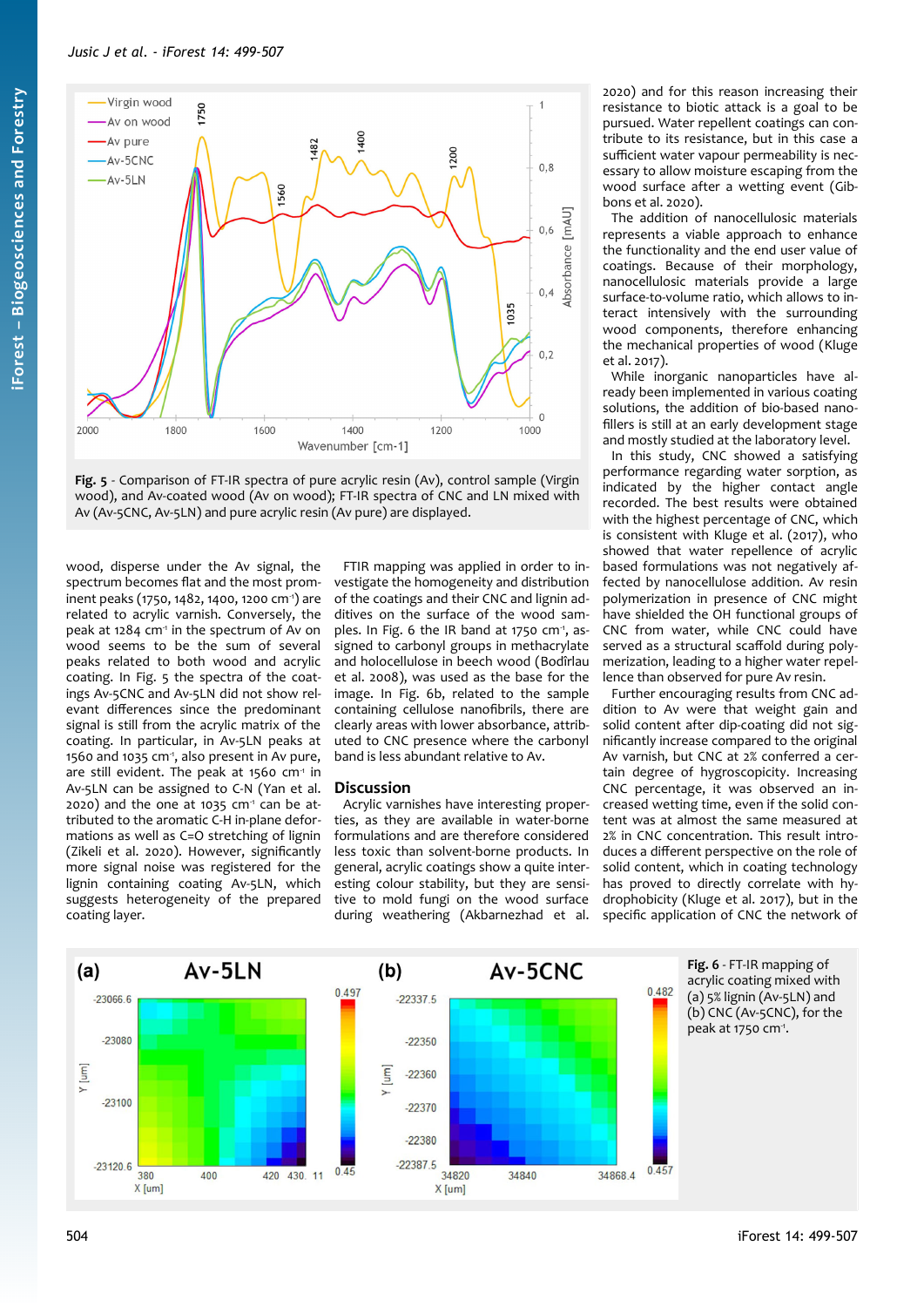nanocrystal add new properties less affected by the parameter of solid content.

The addition of CNC to wood coatings showed a weak impact on optical properties. In fact, *ΔE*\* was low and *a*\* was quite similar to the previous status, but *b*\* decreases slightly. This might depend on the small size of the CNC particles, as previously reported by Kluge et al. (2017). In other words, the nanocrystal dimensions allow the light to pass through the coating film without redirecting the beam. Therefore, if the aesthetical features of the product shall be preserved, coating with CNC additives is a valid approach.

Concerning bacterial interaction with CNC, cellulose nanofiber (with diameter range 2.3-4.5 nm and length 44-108 nm) were not able to hinder bacterial growth. This finding is in agreement with De Cesare et al. (2019), who reported an adaptive growth interaction of bacterial cells with eco-compatible nanofibers with a higher diameter range of 10-100 nm. Nevertheless, it is well described that *Burkholderia* and *Pseudomonas* strains, but also *E. coli* isolates, are able to attack nanomaterials and produce biofilms on them *via* sessile growth (Rieger et al. 2013, Rumbo et al. 2018, De Cesare et al. 2019).

Using CNC as an additive, a light (or at least a coating not heavier compared to pure Av) and thin coating but with interesting properties like transparency and uncompromised hydrophobicity can be obtained. However, since we registered no clear improvement of properties compared to the pure Av coating, no evident advantage for industry was found so far. To this aim, further analyses are needed aimed to investigate the effects of decreasing the solid content of the acrylic varnish on wood mechanical properties, which has proven quite promising (Kluge et al. 2017, Poaty et al. 2014, Veigel et al. 2014).

In this study, the viscosity of coatings was not analysed, though this parameter should be taken in consideration for industrial applications, as it could compromise coating sprayability and additives dispersion. We analyzed CNC dispersion by FT-IR mapping and some areas with low absorbance were visible, likely due to CNC aggregation [\(Fig. 6\)](#page-5-1). Similarly, Marini et al. (2020) noticed that chemical modification of CNC needs to be considered to ensure the homogenous dispersion of CNC, even if it might affect costs and feasibility of the coating production at an industrial level.

Lignin has huge potential for future coating formulations because of its hydrophobic nature. In this study, lignin mixed with water gave better results than mixed with Av regarding the contact angle, but the wetting time using 2% of lignin (W-2LN) was too low compared to Av coating ([Tab.](#page-3-2) [4](#page-3-2)). This could be explained by a not homogenous dispersion of lignin in the coating (see [Fig. 1](#page-2-1)). Thus, the chemical modification of lignin seems more important than for cellulose in order to increase its misci-

bility. Several investigations focused on the addition of lignin to polyurethane-based coatings (Griffini et al. 2015, Klein et al. 2019), but studies on lignin in acrylic coatings are rare.

Concerning colour change, a content-depending shift to bluer and darker colour was recorded in all lignin-containing formulations. Therefore, lignin application on coated wood affects its original colour, but this permits additional wood protection against UV light as lignin acts as UV absorber (Teaca et al. 2019). Hence, according to Ozgenç et al. (2020), lignin can provide colour stabilization when a waterborne acrylic coating is applied in outdoor condition, because transparent coatings require more frequent maintenance than pigmented coatings, as UV light penetrates and degrades the film layer and decomposes the wood underneath (Oberhofner- $O(x^2 + 1.2010)$ .

Our results show that lignin did not add antibacterial activity to wood coating as expected. This finding seems to be in contrast with Teaca et al. (2019), who reported that phenols leached from lignin can be absorbed by treated wood surfaces and act efficiently as biocides, when testing against rot fungi. However, *P. aeruginosa* strain AP02-1 is an environmental isolate with hydrocarbon-degrading abilities and able to tolerate and co-metabolize some aromatic compounds (Perfumo et al. 2006, Qi et al. 2015). This could explain the limited efficacy of lignin in inhibiting PA02-1 growth. Surprisingly, the PA02-1 isolate can exploit lignin for accelerating the external production of QS factors (pyocyanin), often involved in the virulence and adaptive response to environment of *P. aeruginosa* (Sana et al. 2019). However, this effect might appear higher in W-LN formulations and less evident in the Av-LN ones, and this might suggest, at least for this strain, that Av is able to produce delaying effects in QS responses, specifically related in the production of phenazines. Interestingly, Av and lignin interact in the alteration of colony morphology. For *P. aeruginosa*, the different aspect of colonies may reflect difference in cell virulence. In this work morphological evolution of the CFU near the wood coated with Av and with Av-LN mixture show a larger colonies which can be associated with enhanced adaptive response to the stressing environment (Sousa et al. 2013). However, in this case the Av coating is less related to size enlargement of the colonies in respect to Av-LN mixture, and this might indicate that wood interacts with some components of acrylic varnishes reducing eco-toxicity. On the other hand, the W-LN mixtures are not associated to relevant variation of morphotype, and thus we hypothesize that lignin was strongly adsorbed to the wood structure and not diffused around the material. The fast production of phenazines in *P. aeruginosa* induced by the W-LN formulations is intriguing, because pyocyanin has proved to be efficient

against fungi and bacteria and it can be considered a relevant biotechnological metabolite with antimicrobial activity (Hamad et al. 2020) which could be also used as a purified component of Av.

FTIR mapping has proved to be an efficient tool to test the homogeneity of wood coatings with bio-based additives. Indeed, we observed a low absorbance in some areas where CNC and lignin apparently aggregated during coating. This could represent a fairly relevant problem which still hampers the industrial application of such bio-based additives.

#### **Conclusions**

In this study, the use of CNC as an additive to wood coatings showed promising results. A high percentage (5%) of CNC in acrylic coatings decreased water sorption of beech wood, with no weight gain and a low colour change. The main disadvantage was the lack of any bacterial resistance. Flocculation of CNC particles is also a wellknown weakness which must be overcome before their industrial application.

Mixing lignin with Av did not add any significant improvement to coatings. Lignin showed a better water sorption with water as a formulation matrix (both in W-2LN and in W-5LN). Also, a colour change of wood samples was observed using lignin mixed with Av as coating, which indicates an unknown chemical reaction. For both cellulose and lignin, particle agglomeration was evident using FTIR mapping. The results obtained from bacterial resistance tests open new perspectives because the addition of lignin apparently promotes the production of secondary metabolites in the medium (*i.e.*, pyocyanin, fluorescein, pyorubrin and pyomelanin) which could act as biocontrol agents against other pathogens.

From the point of view of coating industry, it seems more viaable to produce acrylic coatings mixed with CNC, also because CNC production is almost at pre-industrial scale and the investigated properties are quite interesting. Yet, further research is needed and several unresolved tasks need to be completed before the industrial application of coatings with lignin and acrylic formulations, while mixing lignin with polyurethane seems more feasible. Furthermore, lignin has a high variability and the final properties depend on the extraction process, so its use at industrial scale still needs to be improved.

CNC and lignin are renewable and highly abundant resources, but the currently limited usage of these two compounds urgently calls for their more efficient application, in order to add value to industry sidestreams and create new bio-based materials for bio-building applications.

#### **Author Contribution**

Experimental plan MR. Data acquisition JJ and ST, Results and Discussion all the authors. First draft MR, EDM, ST and JJ. Re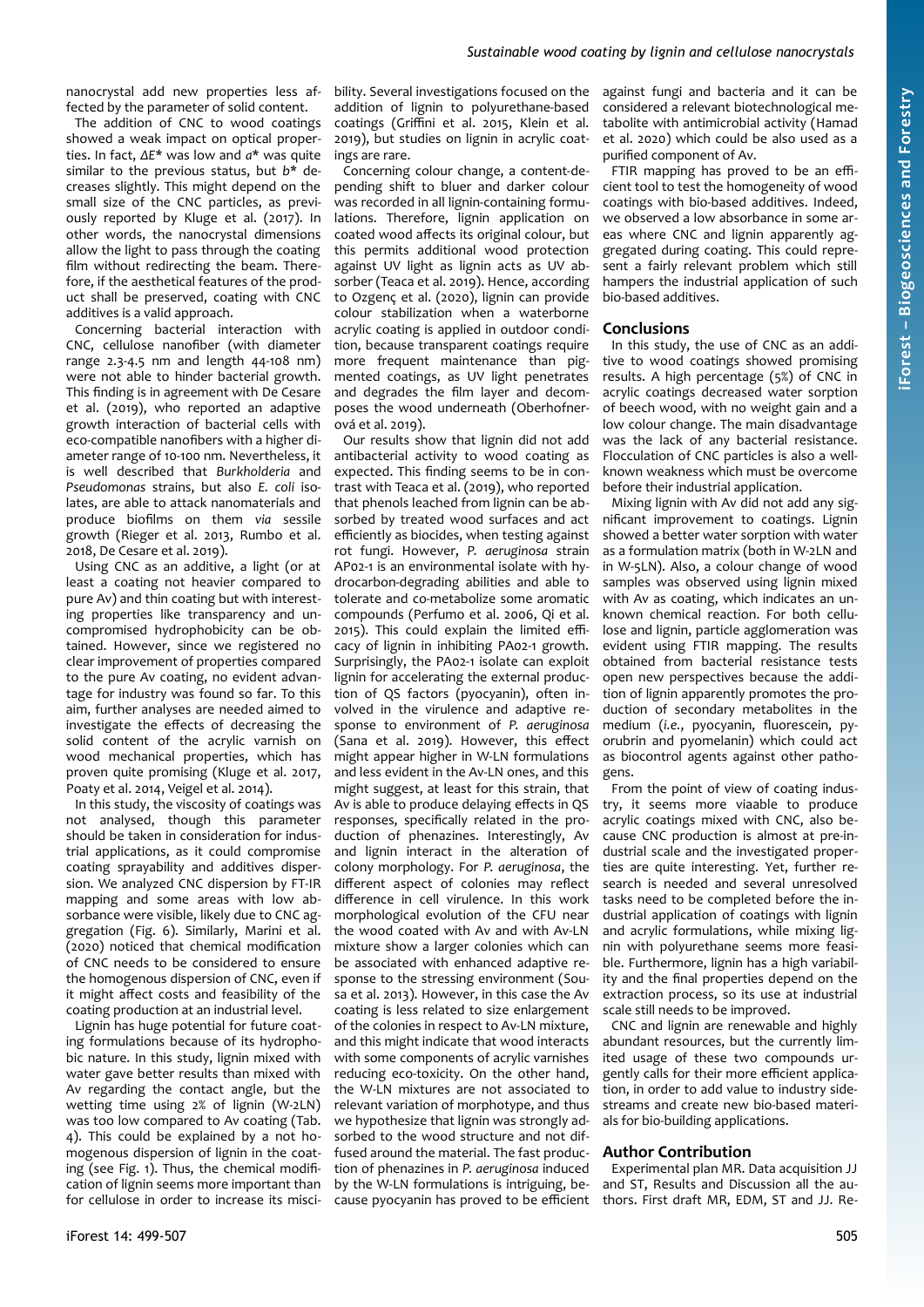viewing, checking and improving the manuscript GSM, FZ and VV. Final version checked by all the authors.

## **Acknowledgements**

This study started in the frame of PRIN-MIUR 2015 (Research Projects of National Interest by the Italian Ministry of Education, University and Research) "Wood value-chain" project, grant no. 2015YW8 JWA, coordinated by G. Scarascia Mugnozza. Further support was received by the "Departments of Excellence - 2018" program (*Dipartimenti di Eccellenza*) of the Italian Ministry of Education, University and Research for the project "Landscape 4.0 - Food, wellbeing and environment" of the Department for Innovation in Biological, Agro-Food and Forest Systems (DIBAF) of the University of Tuscia. This study has continued in the frame of the pfoject PON-MISE ("*Imprese e Competitività*") F/2000 03/01-03/X45 "*Innovazione e sostenibilità della filiera Foresta-Legno: bioeconomia circolare del legno e valorizzazione di foreste dell'Italia centro-meridionale*".

#### **References**

- Ago M, Tardy BL, Wang L, Guo J, Khakalo A, Rojas OJ (2017). Supramolecular assemblies of lignin into nano- and microparticles. MRS Bulletin 42 (5): 371-378. - doi: [10.1557/mrs.2017.88](https://doi.org/10.1557/mrs.2017.88)
- Akbarnezhad M, Rasouli D, Yousefi H, Mashkour M (2020). Weathering performance of beech wood coated with acrylic paint containing UV stabilizers of dihydroxy benzophenone and nano zinc oxide. Drvna Industrija 71 (4): 403- 409. - doi: [10.5552/drvind.2020.1912](https://doi.org/10.5552/drvind.2020.1912)
- Bodîrlau R, Teaca CA, Spiridon I (2008). Chemical modification of beech wood: effect on thermal stability. BioResources 3 789-800. - doi: [10.1537](https://doi.org/10.15376/biores.3.3.789-800) [6/biores.3.3.789-800](https://doi.org/10.15376/biores.3.3.789-800)
- Brunetti M, Nocetti M, Pizzo B, Aminti G, Cremonini C, Negro F, Zanuttini R, Romagnoli M, Mugnozza G (2020). Structural products made of beech wood: quality assessment of the raw material. European Journal of Wood and Wood Products 78: 961-970. - doi: [10.1007/s00107-020-](https://doi.org/10.1007/s00107-020-01542-9) [01542-9](https://doi.org/10.1007/s00107-020-01542-9)
- Chirkova J, Andersone I, Andersons B, Kurnosova N (2009). Lignin as a modifier for enhancing the durability of wood. Pro Ligno 5 (2): 71- 77. [online] URL: [http://www.proligno.ro/en/art](http://www.proligno.ro/en/articles/2009/2/paper7.htm) [icles/2009/2/paper7.htm](http://www.proligno.ro/en/articles/2009/2/paper7.htm)
- De Angelis M, Romagnoli M, Vek V, Poljanšek I, Oven P, Thaler N, Lesar B, Krzišnik D, Humar M (2018). Chemical composition and resistance of Italian stone pine (*Pinus pinea* L.) wood against fungal decay and wetting. Industrial Crops and Products 117 187-196. - doi: [10.1016/j.indcrop.](https://doi.org/10.1016/j.indcrop.2018.03.016) [2018.03.016](https://doi.org/10.1016/j.indcrop.2018.03.016)
- De Cesare F, Di Mattia E, Zussman E, Macagnano A (2019). A study on the dependence of bacteria adhesion on the polymer nanofibre diameter. Environmental Science: Nano 6 (3): 778- 797. - doi: [10.1039/C8EN01237G](https://doi.org/10.1039/C8EN01237G)
- Delfanti LMP, Bedini R, Romagnoli M, Recanatesi F, Meacci F, Caruso L, Manzo A, Salvati L (2014). Estimation of agroforestry biomasses available for energy purposes in a municipality in central Italy as instrument for energy planning. Applied

Mathematical Sciences 8 (131): 6577-6587. - doi: [10.12988/ams.2014.46442](https://doi.org/10.12988/ams.2014.46442)

- Dietrich LE, Okegbe C, Price-Whelan A, Sakhtah H, Hunter RC, Newman DK (2013). Bacterial community morphogenesis is intimately linked to the intracellular redox state. Journal of Bacteriology 195 (7): 1371-1380. - doi: [10.1128/jb.022](https://doi.org/10.1128/jb.02273-12) [73-12](https://doi.org/10.1128/jb.02273-12)
- Dos Santos P, García A, Cademartori PH, Gatto DA, Labidi J (2012). Study of the use of organosolv lignin as bio-preservative of wood. In: Proceedings of the "2012 IUFRO Conference IRG Annual Meeting" (Products DF). Lisbon (Portugal) 8-13 July 2012. IRG Secretariat, Stockholm, Sweden, pp. 1-11.
- Gao L, Gan W, Xiao S, Zhan X, Li J (2016). A robust superhydrophobic antibacterial Ag-TiO<sub>2</sub> composite film immobilized on wood substrate for photodegradation of phenol under visiblelight illumination. Ceramics International 42 (2): 2170-2179. - doi: [10.1016/j.ceramint.2015.10.002](https://doi.org/10.1016/j.ceramint.2015.10.002)
- Gibbons MJ, Nikafshar S, Saravi T, Ohno K, Chandra S, Nejad M (2020). Analysis of a wide range of commercial exterior wood coatings. Coatings 10 (1013): 1-19. - doi: [10.3390/coatings10111](https://doi.org/10.3390/coatings10111013)  $013$
- Goswami J, Haque E, Fox DM, Gilman JW, Holmes GA, Moon RJ, Kalaitzidou K (2019). The effect of cellulose nanocrystal coatings on the glass fiber-epoxy interphase. Materials 12 (12): 15. - doi: [10.3390/ma12121951](https://doi.org/10.3390/ma12121951)
- Griffini G, Passoni V, Suriano R, Levi M, Turri S (2015). Polyurethane coatings based on chemically unmodified fractionated lignin. ACS Sustainable Chemistry and Engineering 3 (6): 1145- 1154. - doi: [10.1021/acssuschemeng.5b00073](https://doi.org/10.1021/acssuschemeng.5b00073)
- Hamad MN-E, Marrez D, El-Sherbieny S (2020). Toxicity evaluation and antimicrobial activity of purified pyocyanin from *Pseudomonas aeruginosa*. Biointerface Research in Applied Chemistry 10 (6): 6974-6990. - doi: [10.33263/BRIAC10](https://doi.org/10.33263/BRIAC106.69746990) [6.69746990](https://doi.org/10.33263/BRIAC106.69746990)
- Huang Z, Feng MW (2016). Studies of lignin as wood preservative - A literature review. In: Proceedings of the "37<sup>th</sup> Annual General Meeting". Vancouver (Canada). FP Innovation, Vancouver, Canada, pp. 4-6.
- Klein SE, Rumpf J, Alzagameem A, Rehahn M, Schulze M (2019). Antioxidant activity of unmodified kraft and organosolv lignins to be used as sustainable components for polyurethane coatings. Journal of Coatings Technology and Research 16 (6): 1543-1552. - doi: [10.1007/](https://doi.org/10.1007/s11998-019-00201-w) [s11998-019-00201-w](https://doi.org/10.1007/s11998-019-00201-w)
- Kluge M, Veigel S, Pinkl S, Henniges U, Zollfrank C, Roessler A, Gindl-Altmutter W (2017). Nanocellulosic fillers for waterborne wood coatings: reinforcement effect on free-standing coating films. Wood Science and Technology 51 601-613. - doi: [10.1007/s00226-017-0892-y](https://doi.org/10.1007/s00226-017-0892-y)
- Marini F, Zikeli F, Corona P, Vinciguerra V, Manetti M, Portoghesi L, Scarascia Mugnozza G, Romagnoli M (2020). Impact of bio-based (tannins) and nano-scale (CNC) additives on bonding properties of synthetic adhesives (PVAc and MUF) using chestnut wood from young coppice stands. Nanomaterials 10 (5): 956-968. doi: [10.3390/nano10050956](https://doi.org/10.3390/nano10050956)
- Oberhofnerová E, Simunková K, Dvorák O, Sterbová I, Hiziroglu S, Sedivka P, Panek M (2019). Comparison of exterior coatings applied to oak

wood as a function of natural and artificial weathering exposure. Coatings 9: 864-878. doi: [10.3390/coatings9120864](https://doi.org/10.3390/coatings9120864)

- Ozgenç O, Durmaz S, Sahin S, Boyaci IH (2020). Evaluation of the weathering resistance of waterborne acrylic- and alkyd-based coatings containing HALS, UV absorber, and bark extracts on wood surfaces. Journal of Coatings Technology and Research 17 (2): 461-475. - doi: [10.1007/](https://doi.org/10.1007/s11998-019-00293-4) [s11998-019-00293-4](https://doi.org/10.1007/s11998-019-00293-4)
- Paletto A, Bernardi S, Pieratti E, Teston F, Romagnoli M (2019). Assessment of environmental impact of biomass power plants to increase the social acceptance of renewable energy technologies. Heliyon 5 (7): e02070. - doi: [10.1016/j.heliyon.2019.e02070](https://doi.org/10.1016/j.heliyon.2019.e02070)
- Perfumo A, Banat IM, Canganella F, Marchant R (2006). Rhamnolipid production by a novel thermophilic hydrocarbon-degrading *Pseudomonas aeruginosa* AP02-1. Applied Microbiology and Biotechnology 72 (1): 132-138. - doi: [10.1007/](https://doi.org/10.1007/s00253-005-0234-0) [s00253-005-0234-0](https://doi.org/10.1007/s00253-005-0234-0)
- Poaty B, Vardanyan V, Wilczak L, Chauve G, Riedl B (2014). Modification of cellulose nanocrystals as reinforcement derivatives for wood coatings. Progress in Organic Coatings 77 (4): 813- 820. - doi: [10.1016/j.porgcoat.2014.01.009](https://doi.org/10.1016/j.porgcoat.2014.01.009)
- Qi J, Wang B, Li J, Ning H, Wang Y, Kong W, Shen L (2015). Genetic determinants involved in the biodegradation of naphthalene and phenanthrene in *Pseudomonas aeruginosa* PAO1. Environmental Science and Pollution Research 22 (9): 6743-6755. - doi: [10.1007/s11356-014-3833-4](https://doi.org/10.1007/s11356-014-3833-4)
- Rao F, Yahui Z, Bao M, Zhang Z, Bao Y, Li N, Chen Y, Yu W (2019). Photostabilizing efficiency of acrylic-based bamboo exterior coatings combining benzotriazole and zinc oxide nanoparticles. Coatings 9: 533-548. - doi: [10.3390/coating](https://doi.org/10.3390/coatings9090533) [s9090533](https://doi.org/10.3390/coatings9090533)
- Rieger KA, Birch NP, Schiffman JD (2013). Designing electrospun nanofiber mats to promote wound healing - A review. Journal of Materials Chemistry B 1 (36): 4531-4541. - doi: [10.1039/C3](https://doi.org/10.1039/C3TB20795A) [TB20795A](https://doi.org/10.1039/C3TB20795A)
- Romagnoli M, Cavalli D, Pernarella R, Zanuttini R, Togni M (2015). Physical and mechanical characteristics of poor-quality wood after heat treatment. iForest - Biogeosciences and Forestry 8: 884-891. - doi: [10.3832/ifor1229-007](https://doi.org/10.3832/ifor1229-007)
- Romagnoli M, Fragiacomo M, Brunori A, Follesa M, Scarascia Mugnozza G (2019). Solid wood and wood based composites: the challenge of sustainability looking for a short and smart supply chain. In: "Digital Wood Design. Lecture Notes in Civil Engineering" (Bianconi F, Filippucci M eds). Springer Internation Publishing, Cham, Switzerland, pp. 783-807. - doi: [10.1007/](https://doi.org/10.1007/978-3-030-03676-8_31) [978-3-030-03676-8\\_31](https://doi.org/10.1007/978-3-030-03676-8_31)
- Rumbo C, Tamayo-Ramos JA, Caso MF, Rinaldi A, Romero-Santacreu L, Quesada R, Cuesta-López S (2018). Colonization of electrospun polycaprolactone fibers by relevant pathogenic bacterial strains. ACS Applied Materials and Interfaces 10 (14): 11467-11473. - doi: [10.1021/acsami.](https://doi.org/10.1021/acsami.7b19440) [7b19440](https://doi.org/10.1021/acsami.7b19440)
- Sana TG, Lomas R, Gimenez MR, Laubier A, Soscia C, Chauvet C, Conesa A, Voulhoux R, Ize B, Bleves S (2019). Differential modulation of quorum sensing signaling through QslA in *Pseudomonas aeruginosa* strains PAO1 and PA14. Journal of Bacteriology 201 (21): e00362-19.